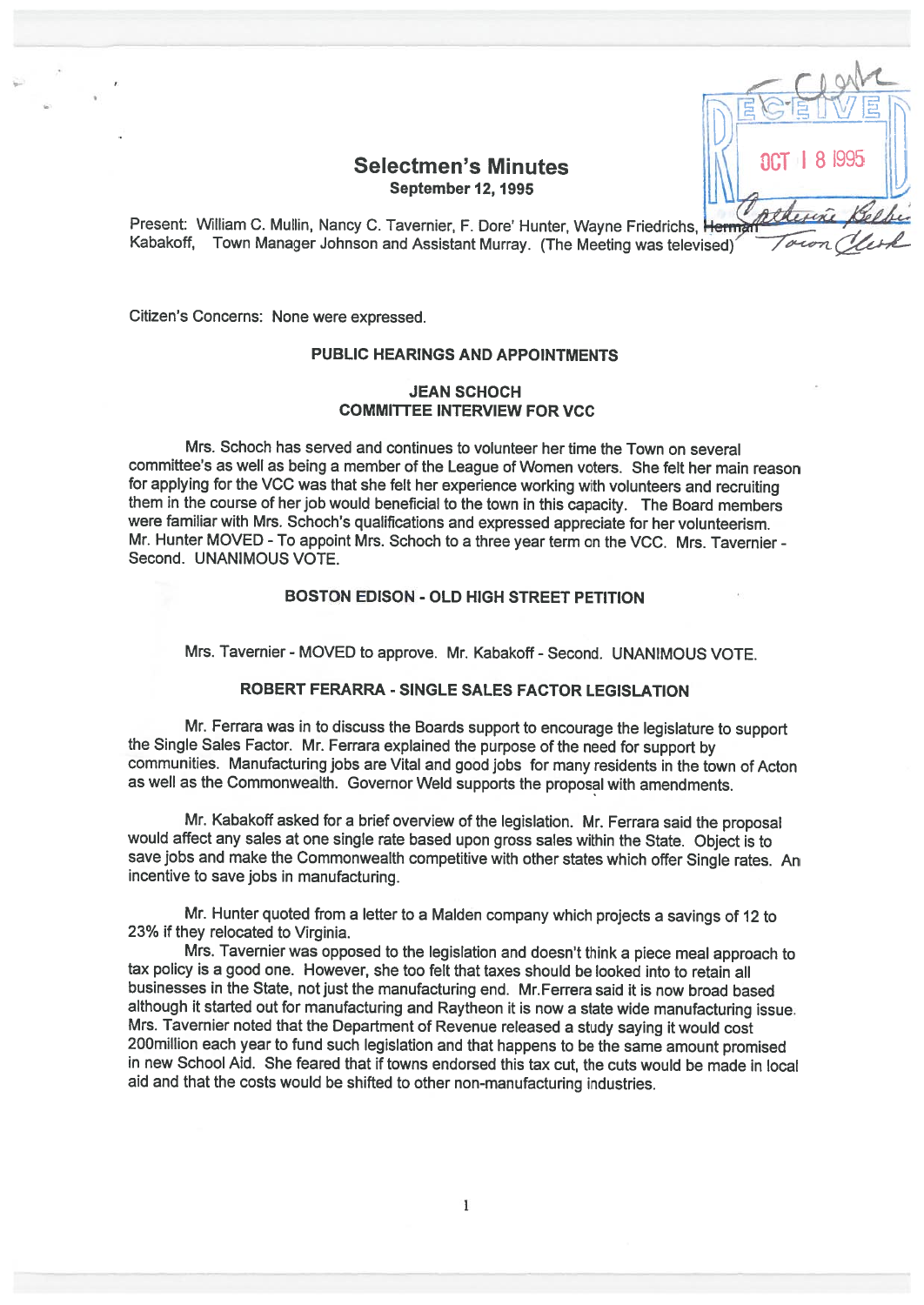Mr. Mullin agree<sup>d</sup> on the narrow approac<sup>h</sup> not being <sup>a</sup> goo<sup>d</sup> one and cited possible ripple effects but would like to suppor<sup>t</sup> but he was also interested in where the funds would come from to fund these reforms.

Mr. Kabakoff was inclined to suppor<sup>t</sup> the concep<sup>t</sup> and did not see the harm in that but on the other hand noted we did not have any information on why we shouldn't. He wanted to see more information or resolution through the legislature endorsed which would result in the retention of manufacturing jobs or tax revisions considered and he could endorse. He reiterated he was inclined to wait for more information.

Mr. Hunter felt uncomfortable with the issue also and wanted more information.

MRS. TAVERNIER - MOVED to take no action. MR.' HUNTER - Second. Motion fails 3-2 Tavernier and Mullin, yes - Kabakoff, Friedrichs and Hunter, No.

MR. HUNTER - Moved we recognize that Massachusetts manufacturers are at <sup>a</sup> competitive disadvantage vis <sup>a</sup> vis manufacturers located in other states and we urge that the Governor and Legislature take appropriate steps to reduce such competitive disadvantages through revised tax policy or other appropriate legislative steps or executive action designed to retain manufacturing in Massachusetts. MR. FRIEDRICHS -Second. UNANIMOUS VOTE.

## GLENN BERGER - EXCHANGE HALL ENTERTAINMENT LICENSE APPLICATION

Mr. Berger submitted to the Board several more issues that he had developed with regar<sup>d</sup> to the entertainment license he had submitted for Board action.. The Board suggested that he continue to work with staff to further fine tune his requirements in order to comply with the Mass General Laws with regard to the Board's issuance of an Entertainment License. The Board felt they needed more information before they could act on the request, citing the unique location of the property and it relationship to the neighborhood. The Board took no action on the license application and will re-hear the application when all issues are resolved to comply with the M.G.L. The Board discussed the feasibility of delegating the authority of permitting the functions to the Town Manager. Mrs. Tavernier felt that an issue like this needed to be voted on by the Board as the law outlines the Selectmen shall approve such Entertainment License Requests. She felt that if the requests could not be submitted to the Board for action in <sup>a</sup> timely manner that was an issue that Mr. Berger should address. She felt that <sup>a</sup> large function would take time to <sup>p</sup>lan and the Selectmen meet every two weeks and saw no reason they could not schedule such requests for action within that time frame.

Mr. Kadison, representing Doris Richi, <sup>a</sup> direct abutter submitted <sup>a</sup> signed petition from <sup>40</sup> residents against the issuance of such <sup>a</sup> permit for entertainment. Mr. Kadison said he was confused as to where Mr. Berger would find all the parking spaces noted on his application. He also felt that <sup>25</sup> spaces were not enoug<sup>h</sup> for <sup>100</sup> people and further questioned the <sup>200</sup> person capacity of the Building. He also noted the neighborhood's experience with the lack of sanitary facilities for that amount of people attending. He also said times have changed and that when the building was used years ago music was not amplified and circumstances were different. Rock Concerts held in the Exchange Hall have been disruptive to the neighborhood and urge<sup>d</sup> the Board to hold public hearings and stay in control of the situation. He said that the police presence was inadequate to control the crowds at recent concerts. He urge<sup>d</sup> the Board not to make <sup>a</sup> decision that would overburden the neighborhood. Citing the Rock Concerts, Mr. Kadison questioned why functions for the senior class were not booked and held at the school facilities. He felt that facilities at the School were far more appropriate for these functions.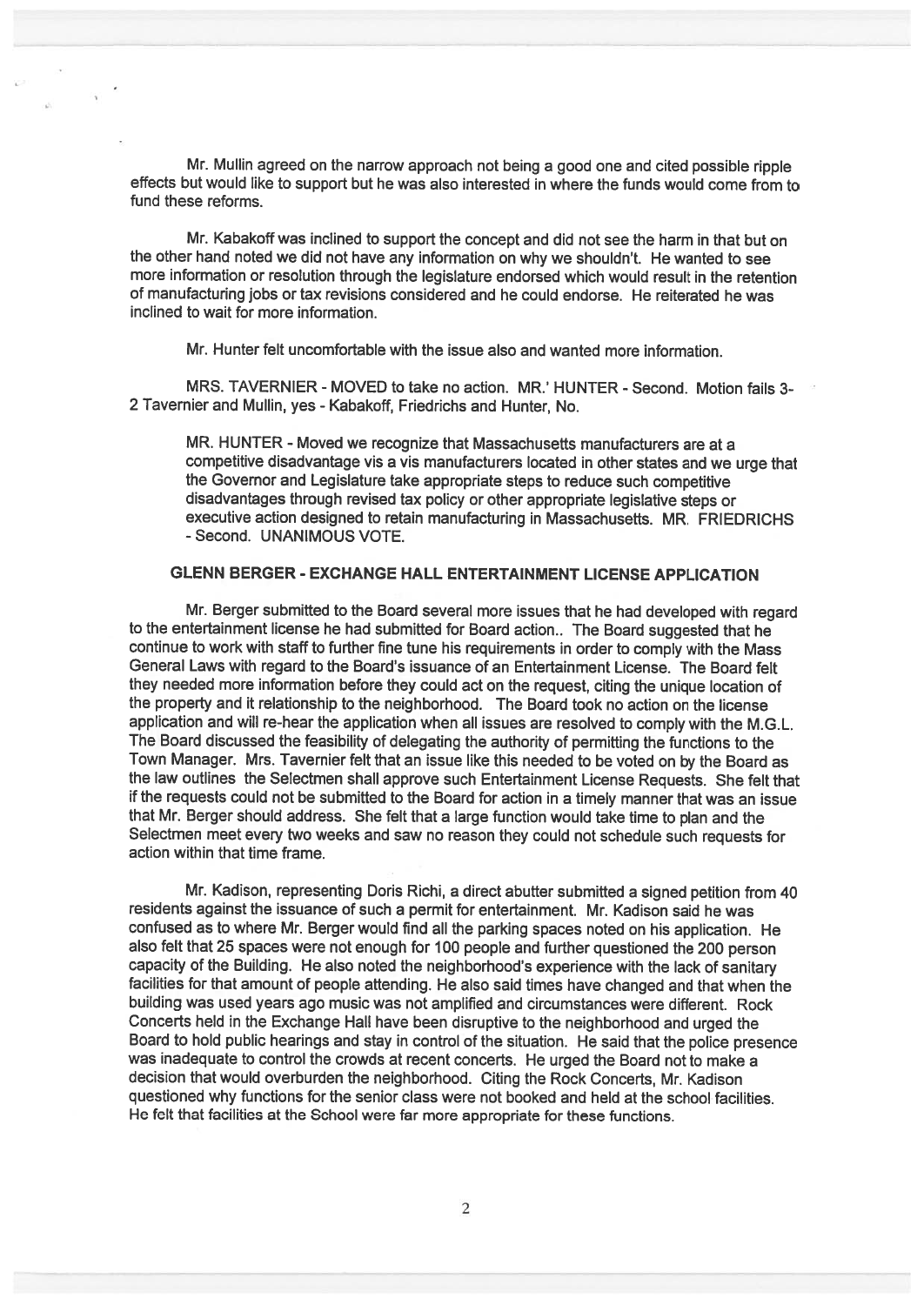#### JAMES LEE - MINUTEMAN AIRFIELD UPDATE

Mr. Lee outlined his various duties as Acton's representative to Magic, MAPC and the<br>Planning Board. Mr. Mullin noted that he would not be participating in this portion of the meeting. Mr. Lee has reviewed and supports the comments to Secretary Cox as prepared the Judy Allard of MAPC. The main issue is the protection of water resources. Heath Hen Meadow is in the same area which feeds Fort Pond Brook. The public safety was <sup>a</sup> major concern as well as proximity to <sup>p</sup>layfields. Boxborough's main concern is the protection of water resources as they are on entirely private well dependent for drinking water. MAGIC wants more thorough detail and review in order to mitigate the negative impacts. He felt that the airport safety improvements will be supported by MAGIC and would attract business and that is good for the area and State. It is presented by the owner of the property and feels it will improve the area.

Mr. Mullin asked if the Planning Board was reviewing this. Mr. Lee replied no.

Mrs. Tavernier felt that the statement was very balanced and she could support. Mr. Hunter asked if it was the responsibility of the proponent to institute the recommended changes. Mr. Lee felt yes. Mr. Hunter further asked if the revised EIR would be commented on to see if the suggested changes to the draft had been included. Mr. Lee felt that he was sure comments to the Draft would be reviewed and hoped those suggestions would be incorporated into the final document.

Mr. Hunter asked about impacts on Acton. The only issue that would affect Acton or could affect Acton would be the water resources area. Mr. Hunter asked if the runway was to be extended under the <sup>p</sup>lan. Mr. Lee said that proponent says no, that the additional land was purchased for safety reasons.

MR. HUNTER - Moved to thank Mr. Lee for his efforts for use of the best remedial mitigation efforts made on this project. MRS. TAVERNIER - Second. 4-1 Mr. Mullin abstaining.

# EXXON CORP. SITE PLAN CONTINUATION 289 Main Street - Site Plan 611 6195-350

Mr. Hunter asked that the record reflect his non-participation in this issue as he represents Exxon on unrelated issues.

Mrs. Tavernier reopened the hearing and explained the issues carried over for resolution from the last meeting. The traffic engineer explained the changes that were incorporated after the discussions at the August hearing. They have closed the opening on to No Name Street, they added additional landscaping and extended the fence on the abutting yard. They have also reduced the yard lights to 39" which will mitigate that issue. They have incorporated all the changes suggested by the town and outlined them on the final <sup>p</sup>lan for Board review.

Mrs. Tavernier stated that all issues had been answered to the Town staffs satisfaction.

Mr. Freidrichs asked about noise and the condition of the door to the car wash being closed during operation. The petitioner said that they did not have a problem with shutting the doors and that with them shut, the noise would not leave the site.

Mr. Kabakoff asked about traffic counts and effects if the counts were on the low side. The petitioner indicated the site should not increase traffic and that <sup>a</sup> patron was most likely to come back later if it were busy. Mr. Kabakoff asked about the disposition of the road salt during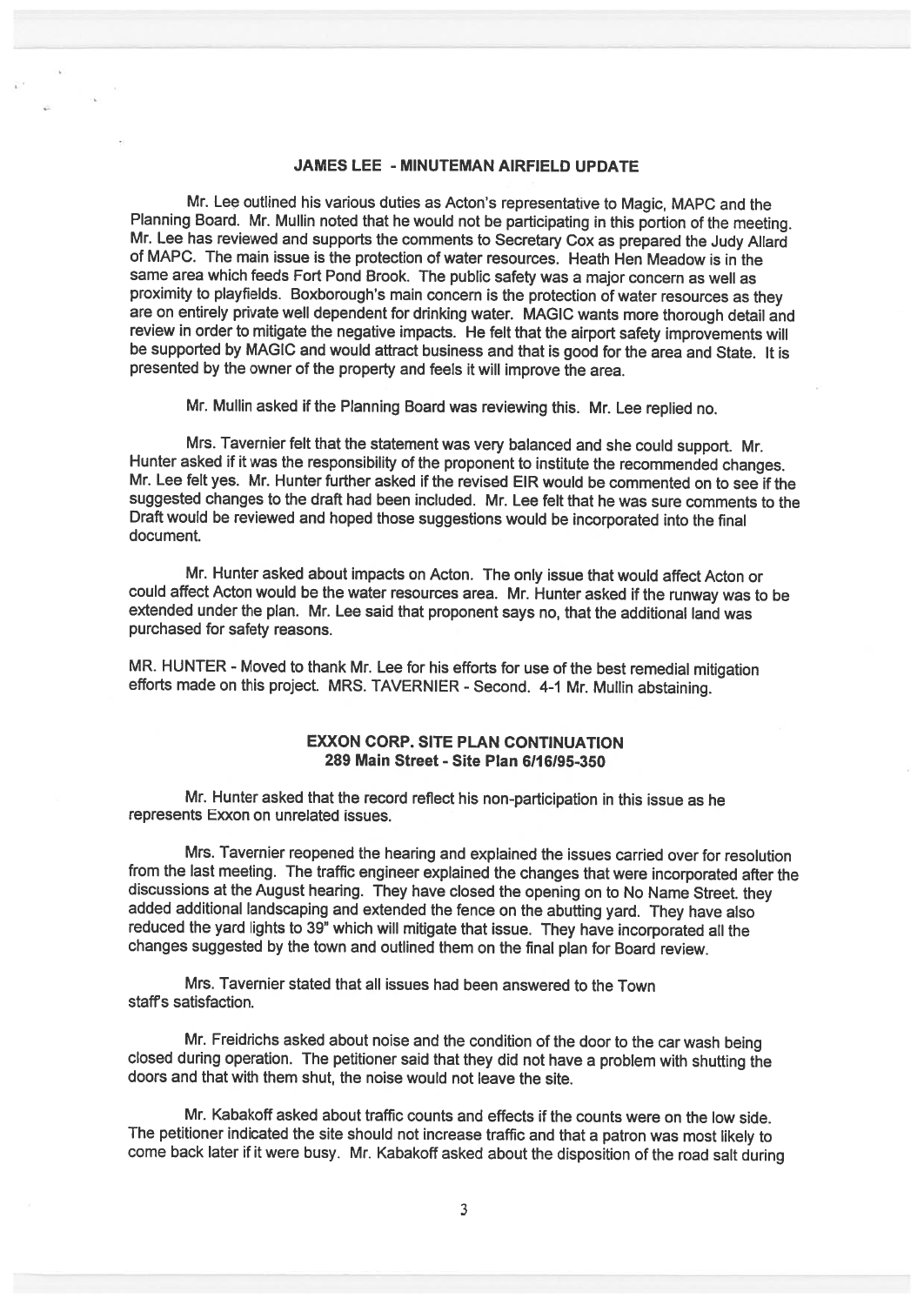winter washed off of vehicles. They explained that the car wash is a 100% reclaimed operation. The water is in three tanks and during the winter months, the sediment tanks are pumpe<sup>d</sup> more frequently.

The <sup>p</sup>lan reflects <sup>12</sup> feet of payment, <sup>a</sup> small <sup>6</sup> foot addition, relocation of the trash container and parking space reductions which be required as variances from the Board of Appeals.

Mr. Mullin asked about the cash bond for police details in the event traffic needed to be controlled. The Representative from Exxon said that was agree<sup>d</sup> to and would be replenished as needed according to the requirement voted.

Mrs. Tavernier noted that this was the first site <sup>p</sup>lan since the Kelly's Corner Plan. This <sup>p</sup>lan upgraded the site, lighting will improve, <sup>a</sup> sidewalk will be added, and was <sup>a</sup> goo<sup>d</sup> first step for that area. MRS. TAVERNIER - Moved to take under advisement. MR. KABAKOFF- Second. 4-1 Mr. Hunter Abstaining.

Mr. Kabakoff commented on the level of review by staff and cooperation of all those involved in the process.

## GARRY RHODES - BUILDING DEPARTMENT OVERVIEW

Garry Rhodes outlined the duties and responsibilities of the Building Department. He related the changes that have taken <sup>p</sup>lace the creation of this department. He updated the Board on the many certifications and activities that he and his staff obtain and maintain. The Department is quite heavily used by citizens as well as builders and others inquiring about property and buildings in Acton. He expected that his office services <sup>a</sup> minimum of <sup>20</sup> people per day on various issues. In addition to Building he oversees and assists the Board of Appeals. He is very happy with his department and staffs ability to service the public.

Mr. Hunter commented that he had been experiencing the care and sensitive manner in which the services of the Building Department. He has witnessed the professional manner in which people are treated in the office.

Mrs. Tavernier commented positively on the Department and Garry's assistance with regar<sup>d</sup> to the Train Whistle issue. She asked if any articles had been prepare<sup>d</sup> for the municipal Quarterly outlining what requires permits to educate the public on the requirements with regar<sup>d</sup> to renovations, decks and woodstoves.

Mr. Friedrichs also commented on the professional manner in which he was treated when he was not <sup>a</sup> Selectman.

Mr. Mullin noted that Garry and his department are highly regarded by builders.

#### SELECTMEN'S BUSINESS

#### **OKTOBERFEST**

Mr. Friedrichs outlined the permits and activities with the Board with Jan Rigstano. The West Acton Merchants are asking for blanket fee waivers and help and permission to install the banner in West Acton Square. The Board discussed the fact that <sup>a</sup> policy should be in <sup>p</sup>lace for fee waiver requests. They felt uncomfortable allowing this waiver and denying others. Mrs. Tavernier reminded the Board that last year it was the feeling that it benefited the community as <sup>a</sup>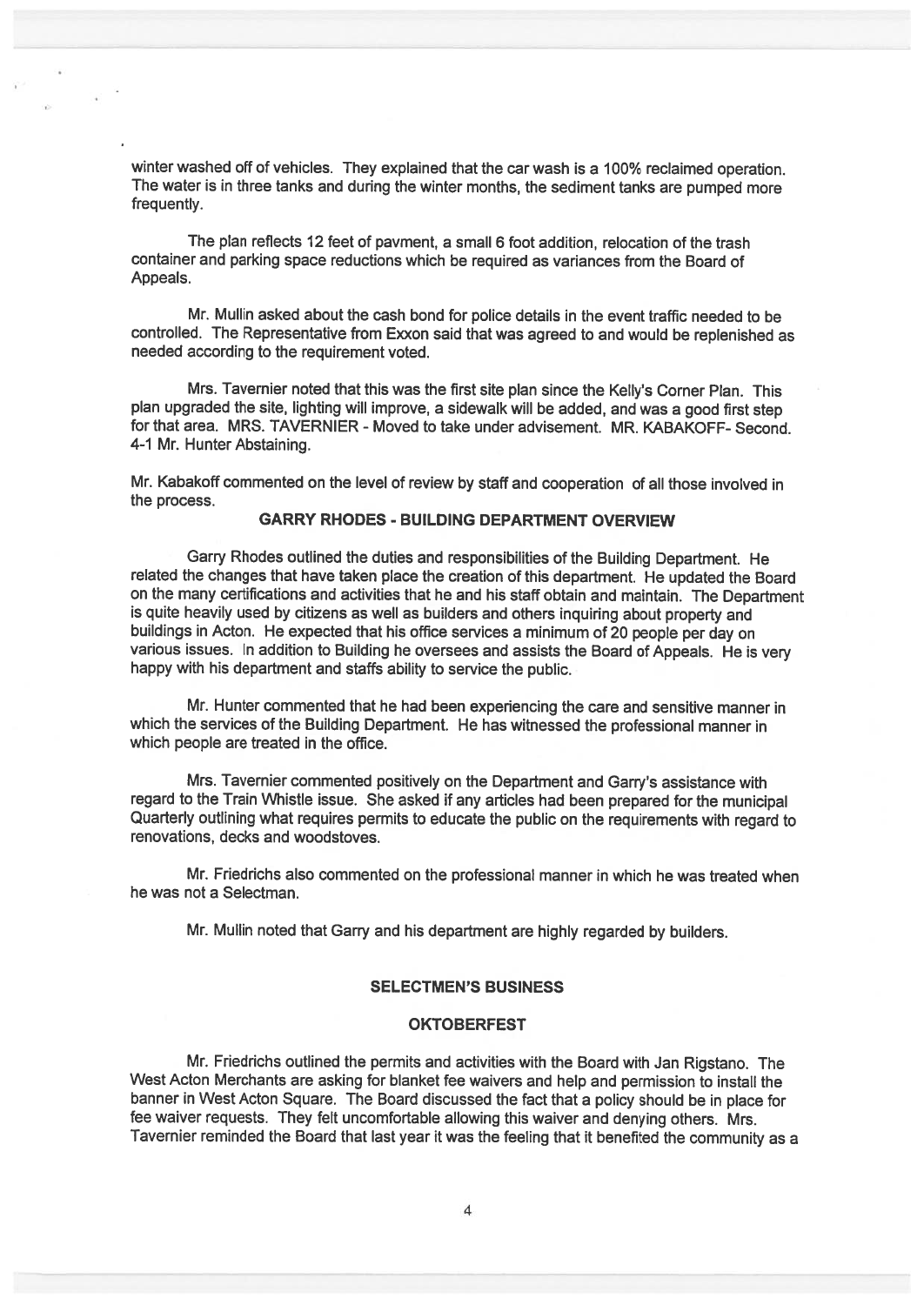whole as opposed to one group as in the case of <sup>a</sup> church or other group. The Board granted the waiver last year to promote <sup>a</sup> sense of community.

Jan Ristagno said that <sup>a</sup> great deal of community spirit was cultivated by this activity last year that patrons were talking about how great it was for months. They would really appreciate the fee waiver so that more funds could be funneled to the groups selected for recognition.

Mr. Mullin noted the wonderful time he and his family had last year and how they were looking forward to it this year. He felt it was <sup>a</sup> wonderful community spirit builder.

Mr. Hunter volunteered to prepare <sup>a</sup> policy for the future.

MR. FRIEDRICHS - Moved to authorize the Town Manager to handle details of the banner and permits required for Oktoberfest. Mr. HUNTER - Second. UNANIMOUS VOTE.

MR. HUNTER - Moved to waive the fees in conjunction with Oktoberfest. MR. FRIEDRICHS - Second. UNANIMOUS VOTE.

#### SOUTH ACTON CENTER SEWER PROJECT

Mr. Hunter outlined the actions so far on the South Acton Sewer. Notices have been sent out for the Meeting on the 26th. They discussed the time line and membership of the team for Designer Qualifications Board. The Town Meeting needs to appoint the Board of Selectmen as the Sewer Commissioners and Sewer Regulations need to be adopted by the Commissioners.

They have \$120,000 of <sup>g</sup>ift money from Great Hill Project (Slattery Gift) to allocate. The Special Town Meeting will need to be in early December and ask Town Meeting to appropriate funds under Free Cash for the RFP.

The Board discussed mandatory vs. voluntary hookups. South Acton Project has limits on the number of hookups based on capacity. What about the people who have the <sup>p</sup>ipe go right by but have just replaced <sup>a</sup> system and will not need hookup until <sup>a</sup> problem arises? The Board recognized the problem but if the gallons were reallocated you could not get them back when the system who choose the by-pass wanted to participate. They are considering mandatory hookup but would like to recognize those citizens that have been good citizens and have replaced the systems to protect ground water and felt <sup>a</sup> sliding scale could be used. They don't want to create operation of marginal systems.

#### LEGAL SERVICE BILLING REVIEW

Mr. Kabakoff outlined his conversation with Mr. Alpert who has volunteered to review the legal billing for the Town. Mr. Kabakoff felt his offer had merit and he felt it is <sup>a</sup> voluntary offer from <sup>a</sup> citizen and we should take advantage of his expertise in the field of bill review.

Mr. Hunter was concerned about the client confidential issues and feels questions of efficiency of task need to be reviewed. He also cautioned that all inquiries requiring contact with the vendor be channeled through the Town Managers office.

Mrs. Tavernier felt we should interview Mr. Alpert to determine what in fact Mr. Alpert would be offering the Town. Mr. Kabakoff agreed that the Board should interview. It was decided to <sup>g</sup>ive Mr. Alpert copies of the last two legal bills for his review prior to his coming in to speak to the Board on his offer to review bills as an example of what we are currently receiving. Staff will arrange <sup>a</sup> time on the agenda for Mr Alpert.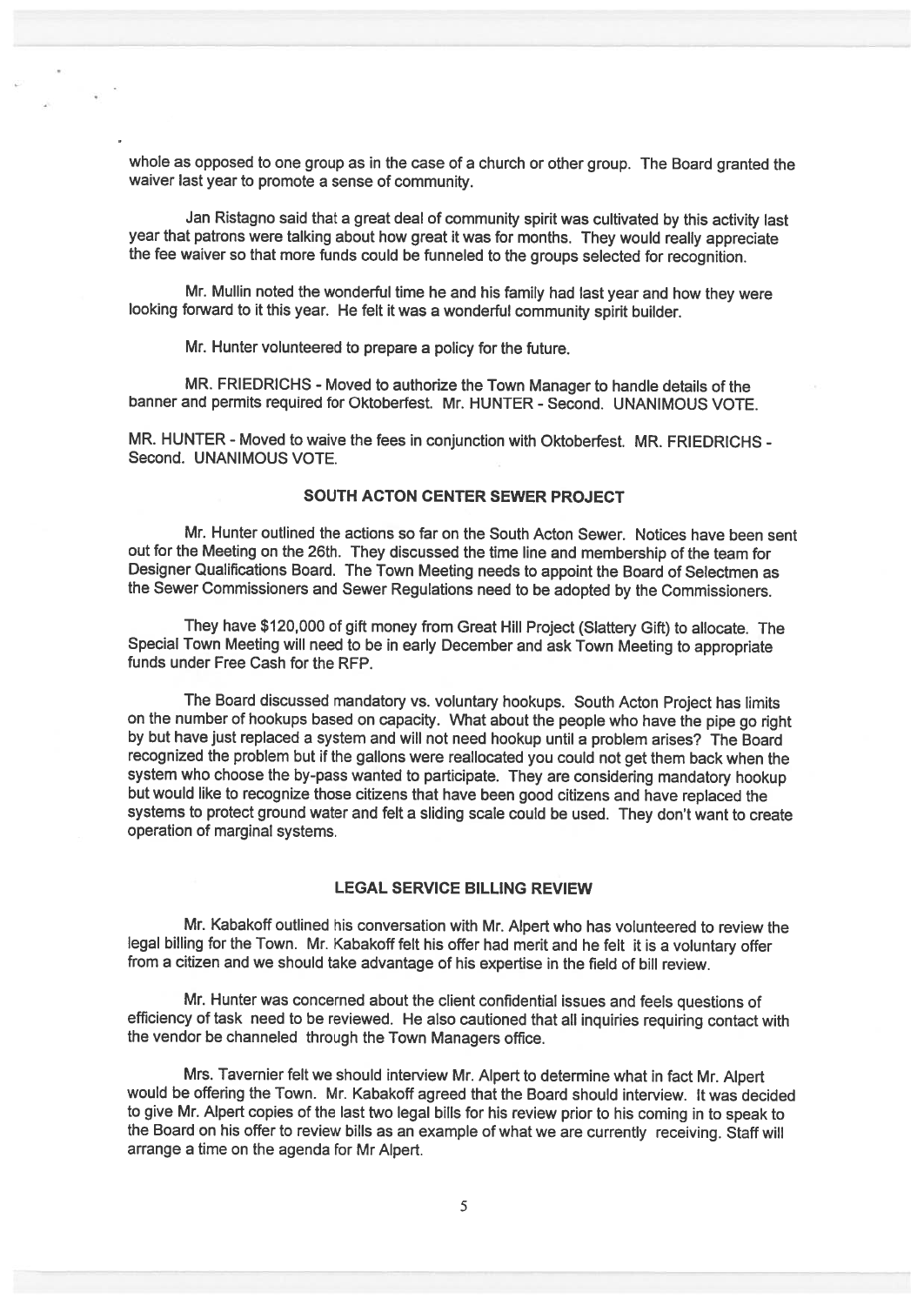## CONSENT CALENDAR

MRS. TAVERNIER - Moved to approve the Consent Calendar as printed. MR. FRIEDRICHS - Second. UNANIMOUS VOTE.

#### TOWN MANAGER'S REPORT

DARE VEHICLE DONATION - Don Johnson reviewed his memorandum and attachments with the Board. He noted that the issues noted had been addressed with regar<sup>d</sup> to the clarification of use of vehicle of official use. MR. HUNTER - Moved to accep<sup>t</sup> the <sup>g</sup>ift of the <sup>1991</sup> Explorer from Mr. Bertolami for use in the Police Department by the Dare Program. MRS. TAVERNIER -Second. UNANIMOUS VOTE.

## EXECUTIVE SESSION

MR. HUNTER - Moved to go into Executive Session for the purpose of discussing land negotiations. MRS. TAVERNIER - Second. UNANIMOUS VOTE. Roll Call Taken, all AYES. It was noted the Board would adjourn the meeting at the conclusion of the Executive Session and not return to open session.

MEETING ADJOURNED INTO EXECUTIVE SESSION

 $\mathcal{I}$  $\frac{1}{2}$ DATE / *1/* /

CHRISTINE JOYCE RECORDING SECTY

SEPT. 12DOC.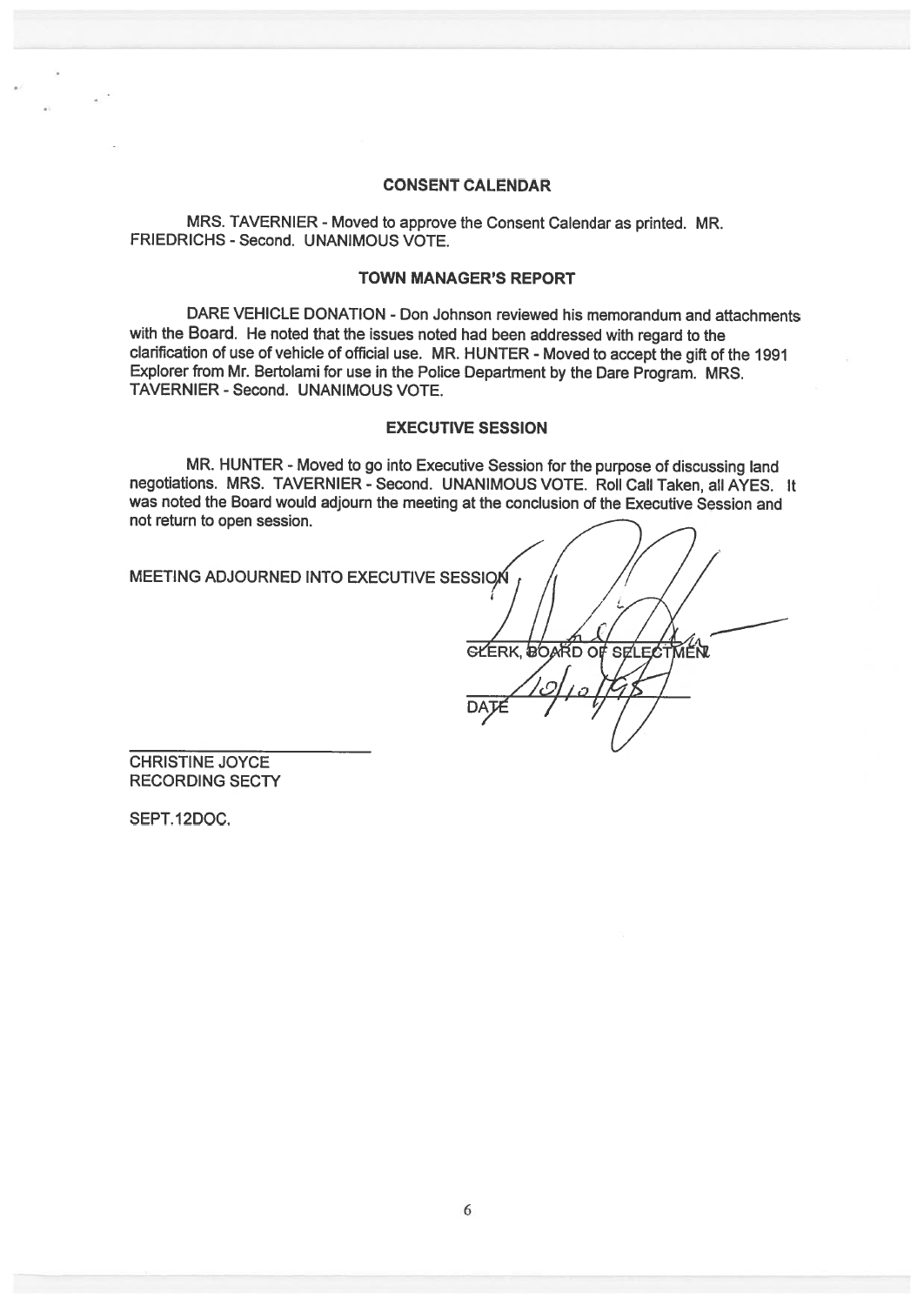September 8, 1995

TO: Board of Selectmen

2 1995

FROM: William C. Mullin, Chairman

SUBJECT: Selectmen's Report

# AGENDA Room 204 September 12, 1995

### I. CITIZEN'S CONCERNS

- II. PUBLIC HEARINGS & APPOINTMENTS
- 1. 7:31 BOSTON EDISON OLD HIGH STREET -Enclosed <sup>p</sup>lease find <sup>a</sup> reques<sup>t</sup> to perform work on Old High Street along with staff comment, for Board action.
- 2. 7:35 ROBERT FERRARA Mr. Ferrara will be in to discuss support of "Single" Sales Factor." legislation.
- 3. 7:45 GLENN BERGER ENTERTAINMENT PERMIT APPLICATION EXCHANGE HALL - SCHOOL STREET - Enclosed <sup>p</sup>lease find Mr. Berger's application for an Entertainment License, along with staff comments and correspondence for Board action.

 $\hat{\mathcal{L}}$ 

- 4. 7:55 JAMES LEE MINUTEMAN AIRFIELD UPDATE Mr. Lee will be in to brief the Board on the Minuteman Airfield proposal.
- 5. 8:00 JEAN SCHOCH COMMITTEE INTERVIEW Enclosed please find Mrs. Schoch's Citizen Resource Sheet and VCC recommendation of appointment as <sup>a</sup> full member of the VCC, for Board action.
- 6. 8:15 EXXON Corp. <sup>289</sup> Main Street #6116195-350 -Continued Site Plan Hearing -Enclosed <sup>p</sup>lease find materials relative to the continued Hearing.
- 7. 6:35 GARRY RHODES, Building Commissioner Garry will be in to brief the Board on the functions and activities of the Building Department.
- 8. 8:45 TOM TIDMAN, Director of Natural Resources and Cemeteries Tom will be in to brief the Board on the functions and activities of the Natural Resources and Cemeteries Departments.
- III. SELECTMEN'S BUSINESS
- 9. South Acton Center Sewer Project Enclosed please find a copy of a memorandum from Mr. Hunter dated August 31st regarding the organizational issues for discussion.